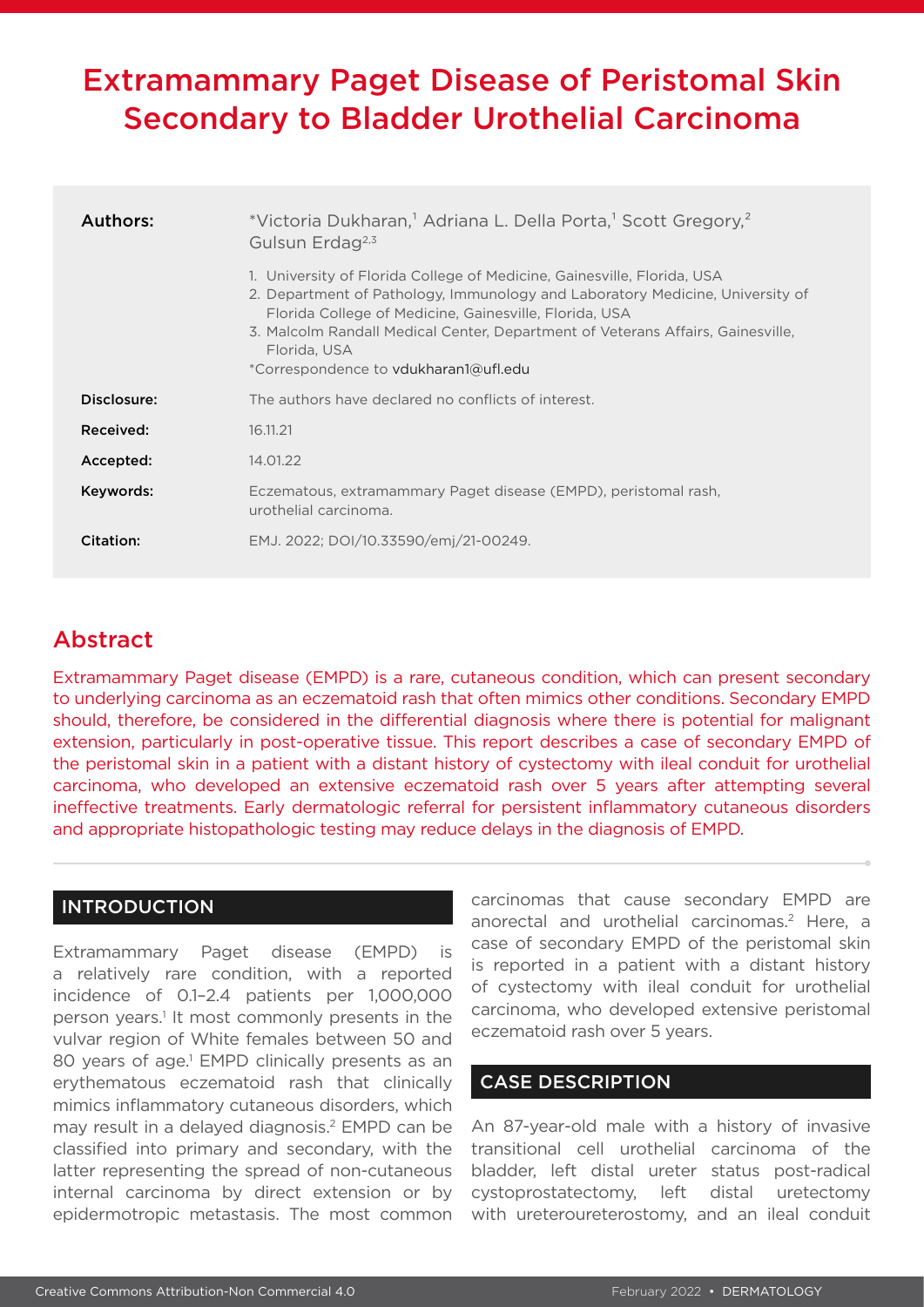urinary diversion 14 years prior, presented at the authors' dermatology clinic with complaint of a peristomal rash that had persisted for many years. The patient reported that the rash had been present for at least 5 years and was getting larger and described it as pruritic and tender. The rash was initially attributed to urine leakage and had been treated as eczema and a fungal infection with wound and stoma care, as well as topical antifungals, unsuccessfully for years prior to presentation. The patient had been using wound cleanser spray, normal saline, nystatin powder, and miconazole. The dermatologic exam revealed a large erythematous plaque with areas of maceration around the stoma, involving most of the right abdomen extending to the pubis (Figure 1).

A shave biopsy was performed from around the peristomal lesion for histopathologic diagnosis. The biopsy showed infiltration of the epidermis, with large atypical epithelioid cells with enlarged hyperchromatic nuclei and pale cytoplasms in solitary units and nests (Figures 2 and 3). These cells showed diffuse and strong expression of cytokeratin 7 and GATA3, and focal expression of cytokeratin 20 (CK20), the CDX2 protein, and the BerEp4 antibody. The cells were negative for the proteins p63, carcinoembryonic antigen, Sox10, prostate-specific antigen, and thyroid transcription factor-1. No intracytoplasmic mucin was seen on the mucicarmine stain and a periodic acid–Schiff stain was negative for fungal organisms. The morphologic and immunohistochemical features are consistent with secondary EMPD, and consistent with the involvement of the patient's known urothelial carcinoma of the bladder.

These findings could represent local extension from recurrent cancer in the stoma itself, or metastasis. A biopsy of the stoma and urothelial tract, as well as CT scans of the chest, abdomen, and pelvis with and without contrast, were planned to assess for metastatic disease. However, soon after the diagnosis was made, the patient stated that they did not want to receive any invasive treatment or procedure and opted for do-not-resuscitate status. The patient was offered palliative therapy with topical imiquimod and radiotherapy, which they denied. This patient passed away years later from other systemic complications.

#### **DISCUSSION**

Currently, the exact mechanism underlying EMPD is unknown, but two widely known theories exist, namely the epidermotropic and transformation theories. The epidermotropic theory is more



Figure 1: A peristomal, macerated, bright red plaque involving the right abdomen of the patient. The stoma is seen in the central, lower portion of the image as an erythematous circular depression.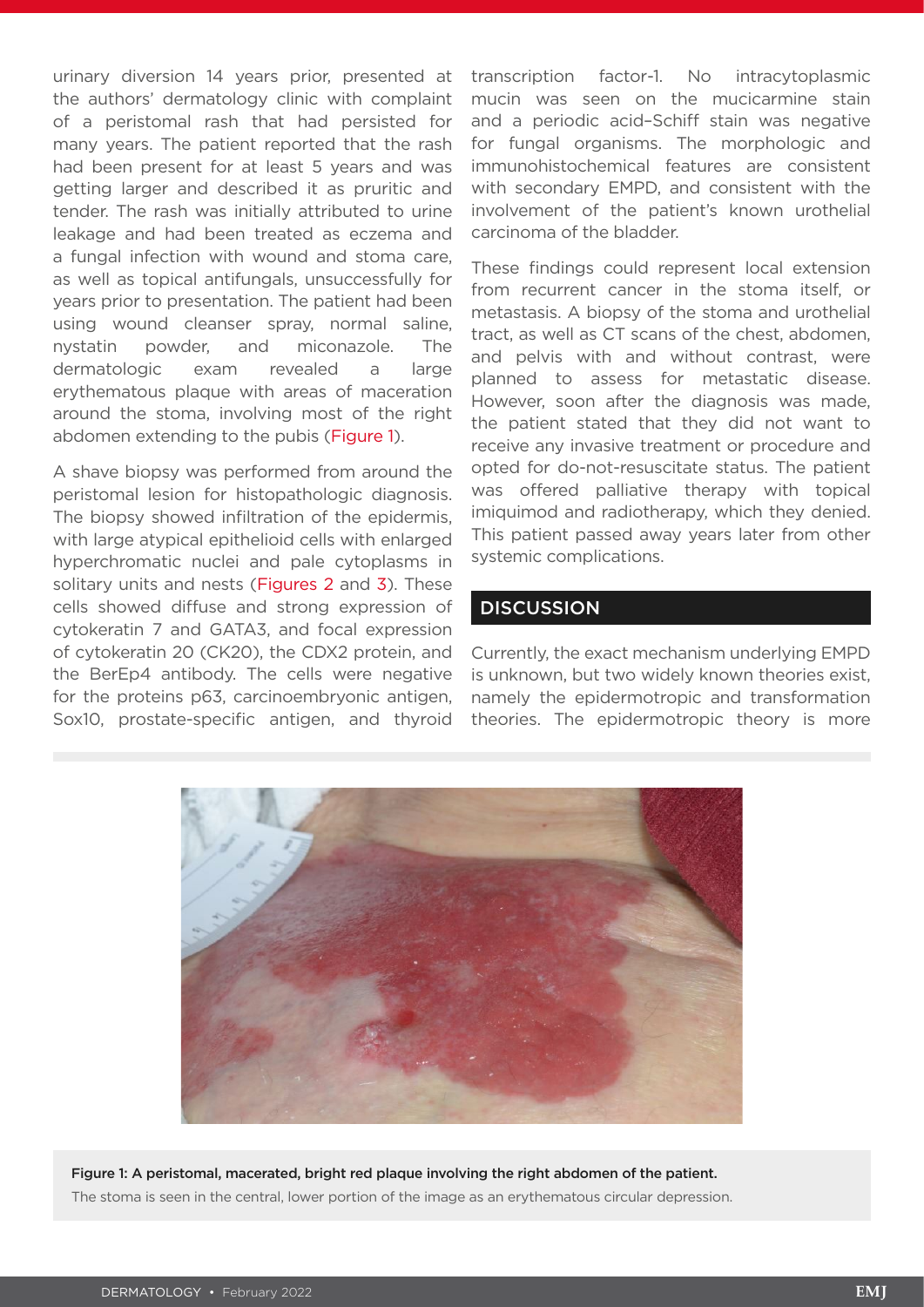

Figure 2: The epidermis displaying infiltration by large atypical epithelioid cells at low magnification (haematoxylin and eosin stain; original magnification: x40).



Figure 3: A high magnification (haematoxylin and eosin stain; original magnification: x400) view of lesiondisplaying cells in solitary units and nests with enlarged hyperchromatic nuclei and pale cytoplasms.

commonly accepted and suggests the migration of adenocarcinoma cells into the epidermis, while the transformation theory postulates the *in situ* malignant transformation of basal keratinocytes.3 However, there remains a lack of evidence for either theory and the pathogenesis of EMPD is considered controversial. There have been several studies that have sought to identify biomarkers and signalling pathways in an effort to guide the

development of EMPD treatments. Specifically, the Musashi-1*–*mammalian target of rapamycin pathway has been cited as promoting the Paget cell conversion of keratinocytes, suggesting that the utility of rapamycin as a novel therapy would be effective in patients expressing this phenotype.3 Similarly, human epidermal growth factor receptor 2 (and downstream molecules in the Ras–Raf–mitogen-activated protein kinase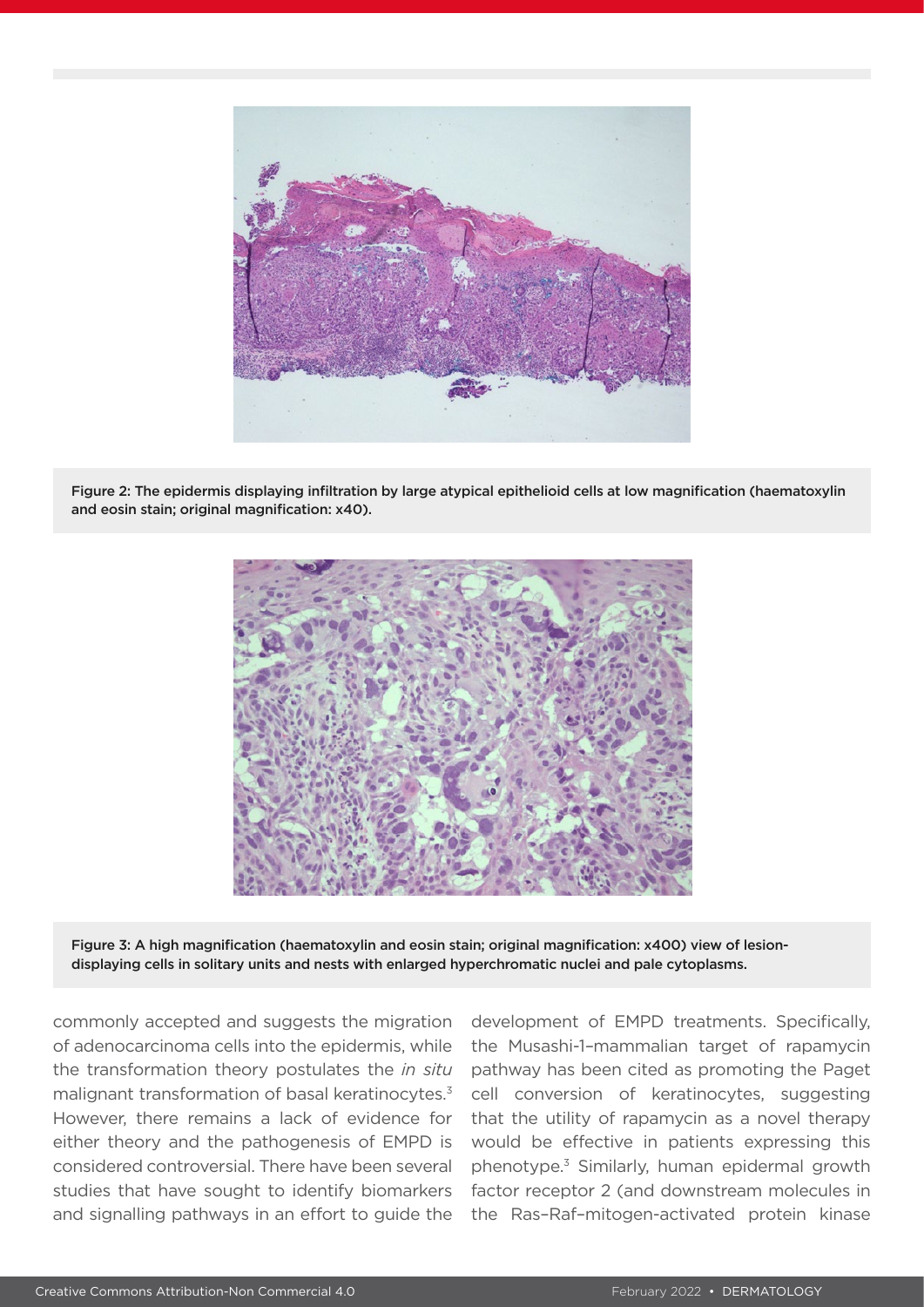kinase and phosphoinositide 3-kinase–protein kinase B*–*mammalian target of rapamycin pathways have been identified as potential targets for treatment.4 Although the current understanding of EMPD is improving, more research is needed to determine the implication of these findings on treatment options for patients with EMPD.

EMPD largely affects body areas with a high concentration of apocrine glands, most commonly the genitals; EMPD has rarely been reported to occur in body areas that are less populated with apocrine glands such as the trunk and the cheeks.2 A literature review composed by the authors revealed one similar case of secondary EMPD around a cutaneous ureterostomy stoma after radical cystectomy in an 85-year-old male.<sup>5</sup> This patient, presented by Kanda et al.<sup>5</sup> similarly developed refractory dermatitis around a stoma on the abdominal skin. The time after the radical cystectomy and cutaneous ureterostomy were performed to the development of cutaneous manifestations was 4 years in this patient, which represents a similar time frame to that of the case study outlined in this article. The patient's cutaneous malignancy was cured by skin excision around the cutaneous stoma; however, they ultimately died of metastatic urothelial carcinoma.5 Other cases exist of EMPD secondary to urothelial carcinoma, although the cutaneous manifestations presented on the apocrine-rich genital skin in these cases.<sup>6,7</sup>

Many different modalities of treatment exist for EMPD, depending on the presence or absence of metastatic disease and the surgical candidacy of the patient. In patients with primary EMPD, treatment typically consists of surgery with wide-local excision or Mohs micrographic surgery combined with adjuvant or neoadjuvant imiquimod.8 In patients with secondary metastatic EMPD, such as the one presented here, systemic chemotherapy is typically used. However, the most effective regimen for metastatic disease has not yet been established; secondary EMPD

is difficult to treat and is associated with poorer outcomes. Proposed chemotherapeutic regimens include utilising antimetabolites such as 5-fluorouracil, alkylating antineoplastics like cisplatin or carboplatin, and alkaloids, including paclitaxel or docetaxel.8 Due to the patient's poor surgical candidacy and do-not-resuscitate status, they were offered topical imiquimod therapy for palliation only, which the patient denied.

The dermatologic exam of EMPD most commonly demonstrates a well-demarcated, erythematous plaque, with or without overlying secondary skin changes. Due to the variation in clinical appearance, the initial differential for EMPD may include many different infectious and noninfectious entities, including dermatophytosis, irritant or allergic contact dermatitis, and inverse psoriasis. Adding to the diagnostic difficulty is the fact that patients may be asymptomatic or present with non-specific symptoms such as pruritus, tenderness, and burning.1 Given its ability to mimic several inflammatory conditions, the diagnosis of EMPD is often delayed by many years. Early recognition of EMPD is paramount given its tendency to demonstrate multifocal and discontinuous subclinical extension. It is, therefore, recommended that all patients with pruritic eczematous lesions on areas of apocrine glandbearing skin who fail to respond to standard topical treatment after 4–6 weeks receive a skin biopsy of the affected area for diagnosis.<sup>1,2</sup>

#### **CONCLUSION**

In summary, it is important for the urologist and stoma care team to consider secondary cutaneous involvement by malignancy, regardless of the time passed postoperatively. Dermatology referral should be considered for most dermatological conditions that fail to improve or resolve as expected despite treatment, and this is particularly true of treated cancer patients with persistent peristomal rashes.

#### References

1. Morris CR, Hurst EA. Extramammary Paget disease: a review of the literature-part I: history, epidemiology, pathogenesis, presentation, histopathology, and diagnostic workup. Dermatol Surg. 2020;46(2):151-8. 2. Simonds RM et al. Extramammary Paget's disease: a review of the literature. Int J Dermatol.